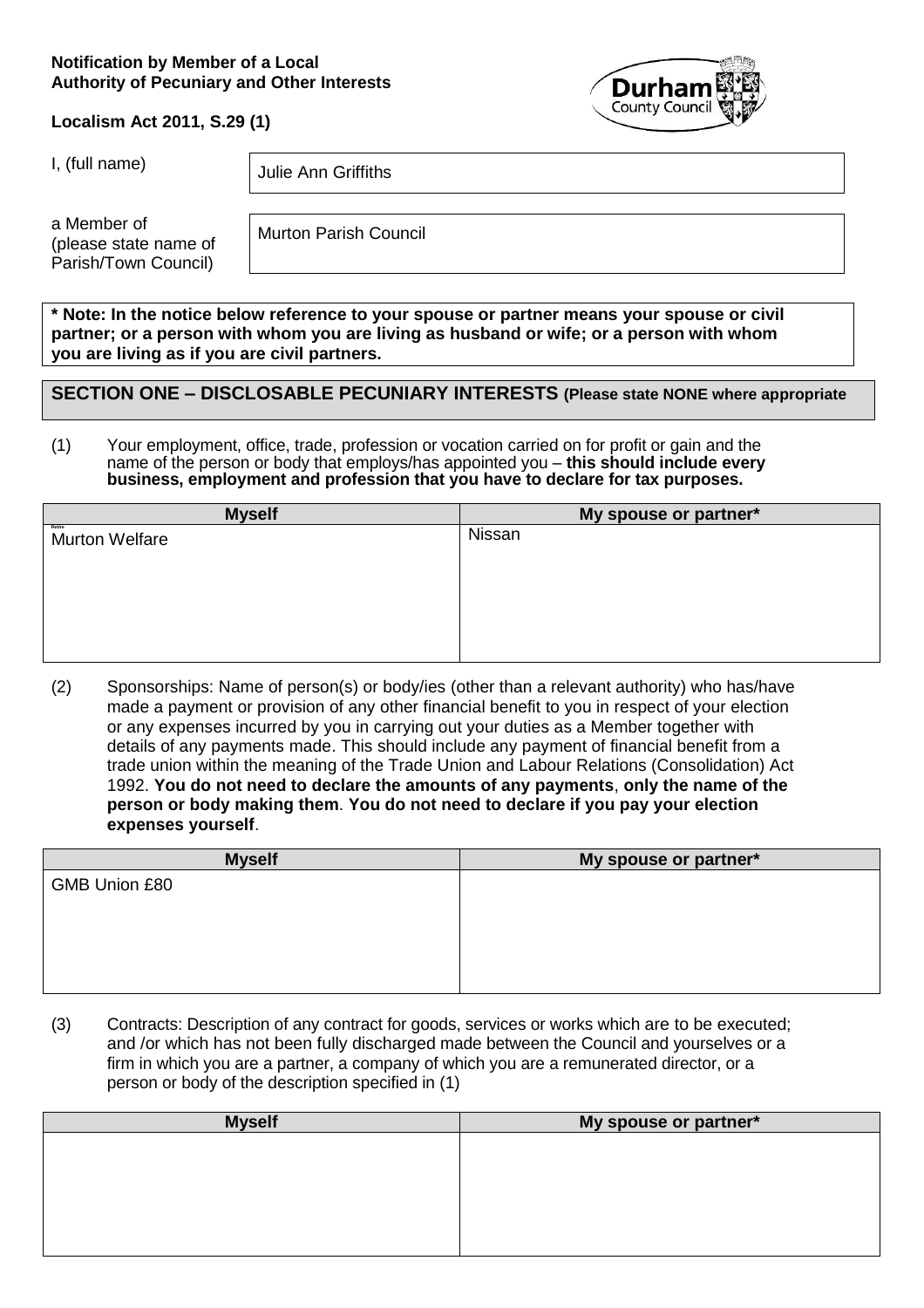(4) Land: Address or other description (sufficient to identify location) of any land in the Council's area in which you have a beneficial interest – **this includes details of your home address, land, garages, allotments and any other properties you own, lease or rent and any other properties you are a mortgagee of within the Council's area.**

| <b>Myself</b>                                                                    |                  | My spouse or partner*         |                  |
|----------------------------------------------------------------------------------|------------------|-------------------------------|------------------|
| <b>Address or description</b>                                                    | <b>Land Type</b> | <b>Address or description</b> | <b>Land Type</b> |
| 1 Harrogate Terrace SR7 9PQ<br>27 Harrogate Terrace<br>33 Federation Sq (Garage) |                  |                               |                  |
|                                                                                  |                  |                               |                  |

(5) Licences: Address or other description (sufficient to identify the location) of any land in the Council's area for which you have a licence (alone or jointly with others) to occupy for a month or longer. **E.g. land in the Council area which you or your spouse/partner have a right to occupy, but neither own nor have tenancy of. "Land" includes any buildings or parts of buildings.**

| <b>Myself</b> | My spouse or partner* |
|---------------|-----------------------|
| N/A           | N/A                   |
|               |                       |
|               |                       |
|               |                       |
|               |                       |
|               |                       |
|               |                       |

(6) Corporate Tenancies: Address or other description (sufficient to identify location) of any land where the landlord is the Council and you are the tenant. This means you, a firm in which you are a partner, a company of which you are a remunerated director, or a person or body of the description specified in (1) above has a beneficial interest.

| <b>Myself</b> | My spouse or partner* |
|---------------|-----------------------|
| N/A           | N/A                   |
|               |                       |
|               |                       |
|               |                       |
|               |                       |
|               |                       |

(7) Securities: Name(s) of any person(s) or body/ies having a place of business or land in the Council's area, and in which you have a beneficial interest in a class of securities of that person(s) or body/ies that exceeds the nominal value of £25,000, or one hundredth of the total issued share capital (whichever is lower) or if the share capital of that body is more than one class the total nominal value of the shares of any one claim in which you have an interest exceeds one hundredth of the total issued share capital of that class

| <b>Myself</b> | My spouse or partner* |
|---------------|-----------------------|
| N/A           | N/A                   |
|               |                       |
|               |                       |
|               |                       |
|               |                       |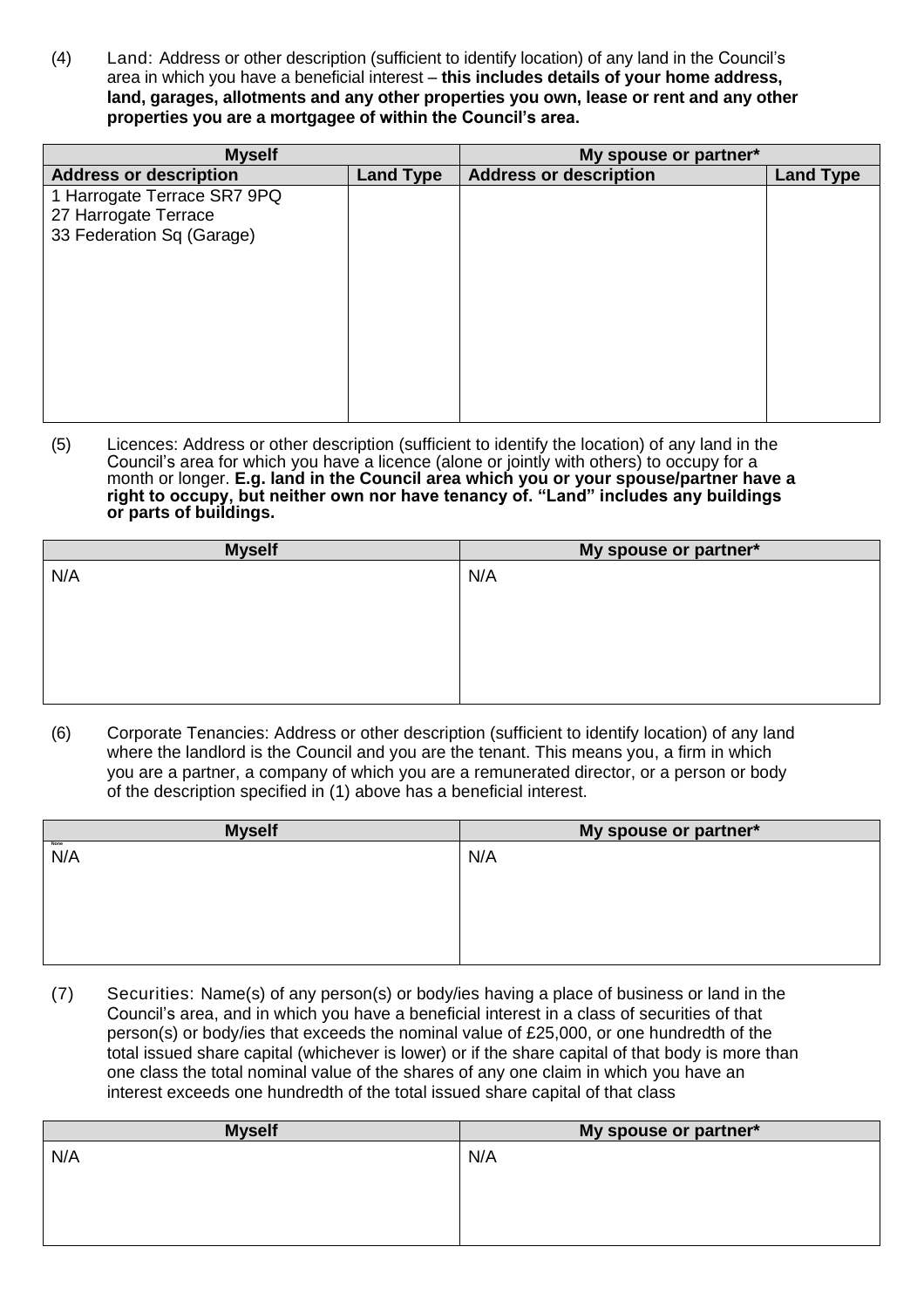## **SECTION TWO – OTHER REGISTERABLE PERSONAL INTERESTS**

(8) I am a member or in a position of general control or management of the following body/ies to which I have been **appointed or nominated by the Parish/Town Council – e.g. Outside Bodies**

| Name of Body/Organisation and Position Held |
|---------------------------------------------|
|                                             |
|                                             |
|                                             |
|                                             |
|                                             |
|                                             |

(9) I am a member or in a position of general control or management of the following body/ies exercising functions of a public nature. **E.g. School Governor, Member of another Local Authority, Area Action Partnerships etc.**

#### **Name of Body/Organisation and Position Held**

School Govenor- Ribbon School Murton AAP-Board Member

(10) I am a member or in a position of general control or management of the following body/ies directed to charitable purposes, **e.g. local Freemasons Lodge, Rotary Club, Community Associations**

#### **Name of Body/Organisation and Position Held**

Director – Little Bundles - Murton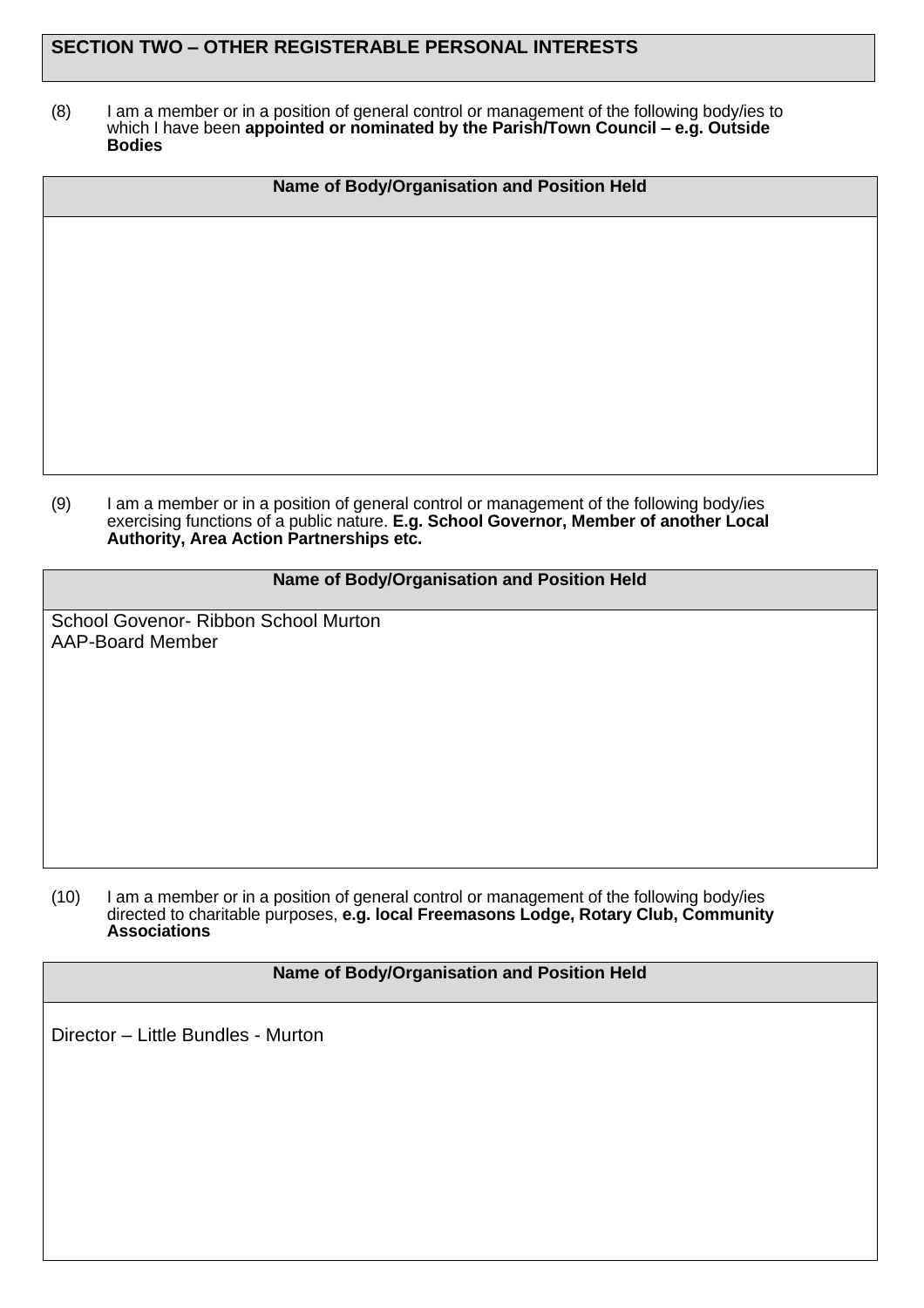(11) I am a member or in a position of general control or management of the following body/ies one of whose principal purposes include the influence of public opinion or policy (including any political party or trade unions) of which I am a Member (or in a position of general control or management) **e.g. relevant Association of Councillors, trade unions, Countryside Alliance and professional associations**

#### **Name of Body/Organisation and Position Held**

Chairman – Murton Labour Party GMB Union Rep Chairman Murton Community and Young Peoples Club

## **SECTION THREE – NOTIFICATION OF GIFTS AND HOSPITALITY**

Please provide details of any persons from whom you have received gifts/hospitality within the previous 3 years (or offer of) with an estimated value of more than £50 (whether or not you accept the offer) which is attributable to your position as an elected member of co-opted member of the **Council** 

| <b>Date</b> | Name of donor | <b>Nature of gift/hospitality</b> | <b>Estimated</b><br>Value |
|-------------|---------------|-----------------------------------|---------------------------|
|             |               |                                   |                           |
|             |               |                                   |                           |
|             |               |                                   |                           |
|             |               |                                   |                           |
|             |               |                                   |                           |

| Signed |  |
|--------|--|
| 202    |  |

**NOTES:**

**FAILURE, WITHOUT REASONABLE EXCUSE, TO REGISTER A DISCLOSABLE PECUNIARY INTEREST IS A CRIMINAL OFFENCE UNDER S34 OF THE LOCALISM ACT 2011 AS WELL AS BEING A BREACH OF THE CODE OF CONDUCT.**

**A member must within 28 days of becoming aware of any change to the interests specified above, register details of that new interest or change by providing written notification to the Council's monitoring officer.**